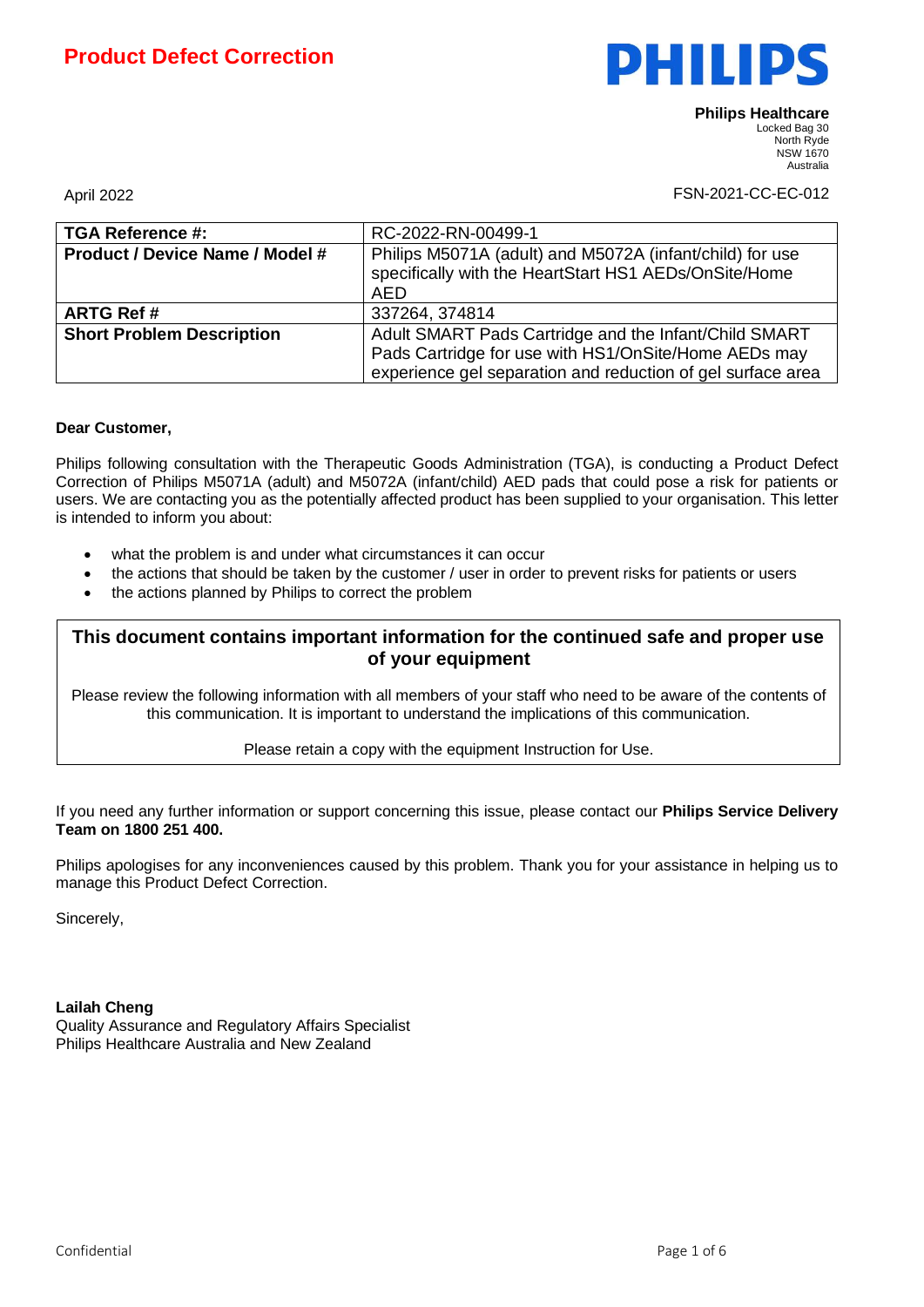

| <b>TGA Reference #:</b>                |                                                                                                                                                                              | RC-2022-RN-00499-1                                                                                                                                                     |  |  |
|----------------------------------------|------------------------------------------------------------------------------------------------------------------------------------------------------------------------------|------------------------------------------------------------------------------------------------------------------------------------------------------------------------|--|--|
| <b>Product / Device Name / Model #</b> |                                                                                                                                                                              | Philips M5071A (adult) and M5072A (infant/child) for use                                                                                                               |  |  |
|                                        |                                                                                                                                                                              | specifically with the HeartStart HS1 AEDs/OnSite/Home                                                                                                                  |  |  |
|                                        |                                                                                                                                                                              | <b>AED</b>                                                                                                                                                             |  |  |
| <b>ARTG Ref#</b>                       |                                                                                                                                                                              | 337264, 374814                                                                                                                                                         |  |  |
| <b>Short Problem Description</b>       |                                                                                                                                                                              | Adult SMART Pads Cartridge and the Infant/Child SMART                                                                                                                  |  |  |
|                                        |                                                                                                                                                                              | Pads Cartridge for use with HS1/OnSite/Home AEDs may                                                                                                                   |  |  |
|                                        |                                                                                                                                                                              | experience gel separation and reduction of gel surface area                                                                                                            |  |  |
|                                        |                                                                                                                                                                              |                                                                                                                                                                        |  |  |
| 1. What the problem is                 |                                                                                                                                                                              |                                                                                                                                                                        |  |  |
| and under what                         | HS1/OnSite/Home AED pads (PN: M5071A, M5072A) have been observed to                                                                                                          |                                                                                                                                                                        |  |  |
| circumstances it can                   | experience gel separation from the foam/tin backing when peeled from the yellow                                                                                              |                                                                                                                                                                        |  |  |
| occur                                  |                                                                                                                                                                              | plastic liner. The gel may fold onto itself resulting in reduced surface area of gel on the                                                                            |  |  |
|                                        |                                                                                                                                                                              | pad, or it may separate almost completely leaving only a small amount of gel on the<br>pad. Any pad currently installed in or stored with an HS1/OnSite/Home AED could |  |  |
|                                        |                                                                                                                                                                              | experience this problem, and it is not possible to know prior to patient use if your pad                                                                               |  |  |
|                                        |                                                                                                                                                                              | is affected because the pads are protected by a foil seal. Philips has received 115                                                                                    |  |  |
|                                        |                                                                                                                                                                              | complaints about this issue since 2010 (of which 84 complaints were received in 2021)                                                                                  |  |  |
|                                        |                                                                                                                                                                              | for a total of approximately 5 million shipments of M5071A and M5072A pads. Users                                                                                      |  |  |
|                                        |                                                                                                                                                                              | should continue to use the HS1/OnSite/Home AED and pads as- and follow the voice<br>prompts because the AED will step the user through the necessary actions.          |  |  |
|                                        |                                                                                                                                                                              |                                                                                                                                                                        |  |  |
|                                        | The HS1/OnSite/Home AED is intended for use by minimally trained or untrained                                                                                                |                                                                                                                                                                        |  |  |
|                                        |                                                                                                                                                                              | individuals (e.g., individual homeowners, institutional response team members,                                                                                         |  |  |
|                                        |                                                                                                                                                                              | teachers, and coaches) to treat victims of suspected sudden cardiac arrest.                                                                                            |  |  |
|                                        |                                                                                                                                                                              |                                                                                                                                                                        |  |  |
| 2. Describe the                        |                                                                                                                                                                              |                                                                                                                                                                        |  |  |
| hazard/harm                            |                                                                                                                                                                              | When a pad with separated, folded gel is placed on the patient's bare skin, the                                                                                        |  |  |
| associated with the                    | HS1/OnSite/Home AED could deliver less effective or ineffective therapy to the patient                                                                                       |                                                                                                                                                                        |  |  |
| issue                                  | due to the reduced surface contact area with the skin. See example picture in Figure                                                                                         |                                                                                                                                                                        |  |  |
|                                        | 1.                                                                                                                                                                           |                                                                                                                                                                        |  |  |
|                                        | Separated, folded gel may also have a discolored and/or melted appearance. While                                                                                             |                                                                                                                                                                        |  |  |
|                                        |                                                                                                                                                                              | the gel may also have a discolored and/or melted appearance, the appearance does                                                                                       |  |  |
|                                        | not have any impact on the delivery of therapy; however, there may be a delay in                                                                                             |                                                                                                                                                                        |  |  |
|                                        |                                                                                                                                                                              | therapy if the user hesitates to apply the pad due to its appearance, and the AED may                                                                                  |  |  |
|                                        |                                                                                                                                                                              | deliver less effective or ineffective therapy to the patient due to the reduced contact                                                                                |  |  |
|                                        | area with the skin. See example picture in Figure 2.                                                                                                                         |                                                                                                                                                                        |  |  |
|                                        |                                                                                                                                                                              | It is also possible that the gel could separate almost completely from the foam/tin                                                                                    |  |  |
|                                        |                                                                                                                                                                              | backing when peeled, (see Figure 3.) Due to a small amount of gel surface contact                                                                                      |  |  |
|                                        |                                                                                                                                                                              | area with the skin, electrical arcing could occur when a shock is delivered leading to                                                                                 |  |  |
|                                        |                                                                                                                                                                              | burns to the patient's skin, or the AED could be unable to deliver any shock through                                                                                   |  |  |
|                                        | the pads. A delay in therapy will result while the user installs a replacement pads<br>cartridge (if available) or performs CPR while waiting for Emergency Medical Services |                                                                                                                                                                        |  |  |
|                                        | Personnel to arrive. For comparison, Figure 4 shows a normal pad. No matter the                                                                                              |                                                                                                                                                                        |  |  |
|                                        |                                                                                                                                                                              | state of the pad, follow the voice prompts because the AED will step you through the                                                                                   |  |  |
|                                        | necessary actions.                                                                                                                                                           |                                                                                                                                                                        |  |  |
|                                        |                                                                                                                                                                              |                                                                                                                                                                        |  |  |
|                                        | (continued to next page)                                                                                                                                                     |                                                                                                                                                                        |  |  |
|                                        |                                                                                                                                                                              |                                                                                                                                                                        |  |  |
|                                        |                                                                                                                                                                              |                                                                                                                                                                        |  |  |
|                                        |                                                                                                                                                                              |                                                                                                                                                                        |  |  |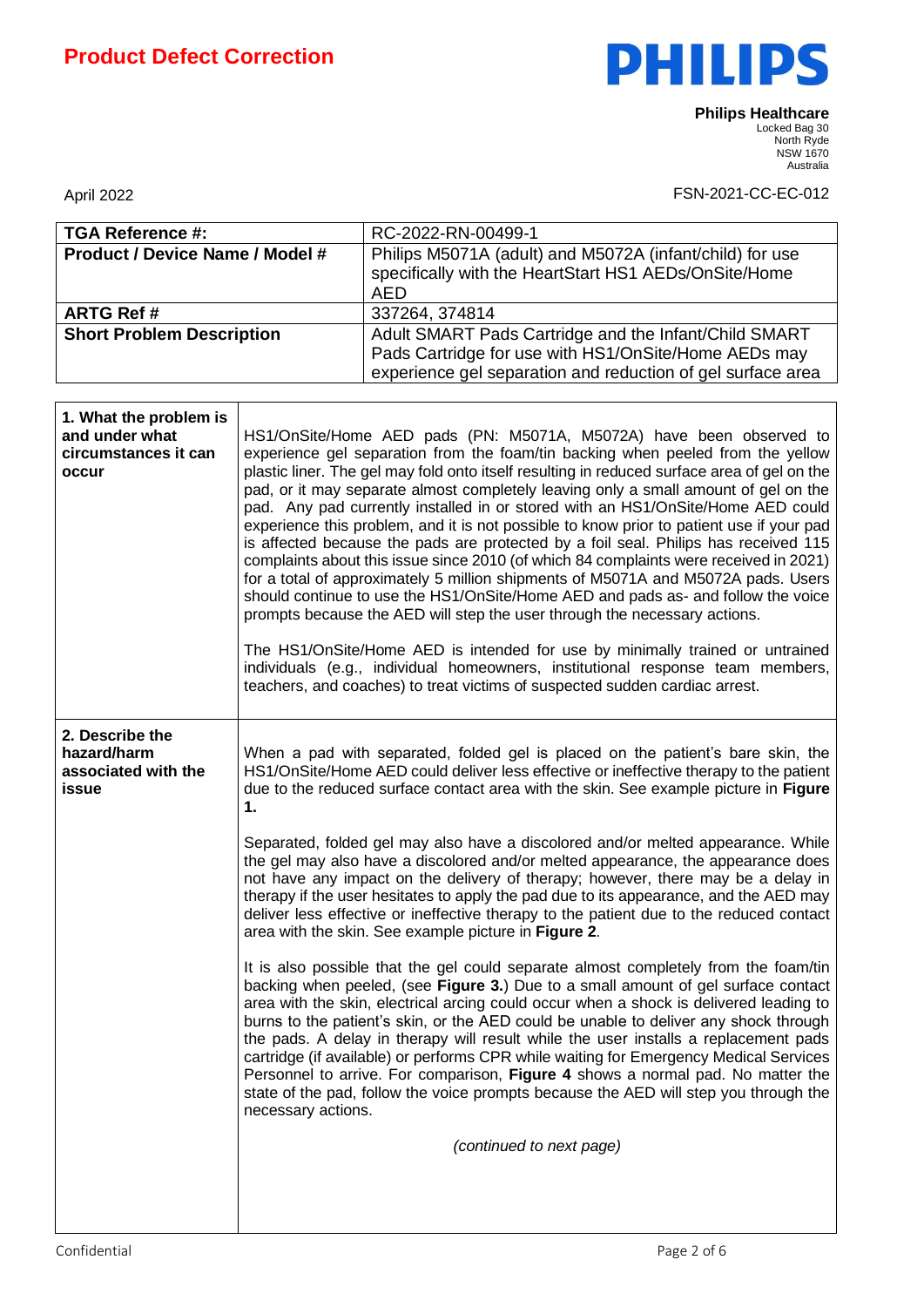# **Product Defect Correction**



**Philips Healthcare**  Locked Bag 30 North Ryde NSW 1670

**Australia** 

| <b>TGA Reference #:</b>                | RC-2022-RN-00499-1                                                                                                                                                           |
|----------------------------------------|------------------------------------------------------------------------------------------------------------------------------------------------------------------------------|
| <b>Product / Device Name / Model #</b> | Philips M5071A (adult) and M5072A (infant/child) for use<br>specifically with the HeartStart HS1 AEDs/OnSite/Home<br><b>AED</b>                                              |
| <b>ARTG Ref#</b>                       | 337264, 374814                                                                                                                                                               |
| <b>Short Problem Description</b>       | Adult SMART Pads Cartridge and the Infant/Child SMART<br>Pads Cartridge for use with HS1/OnSite/Home AEDs may<br>experience gel separation and reduction of gel surface area |

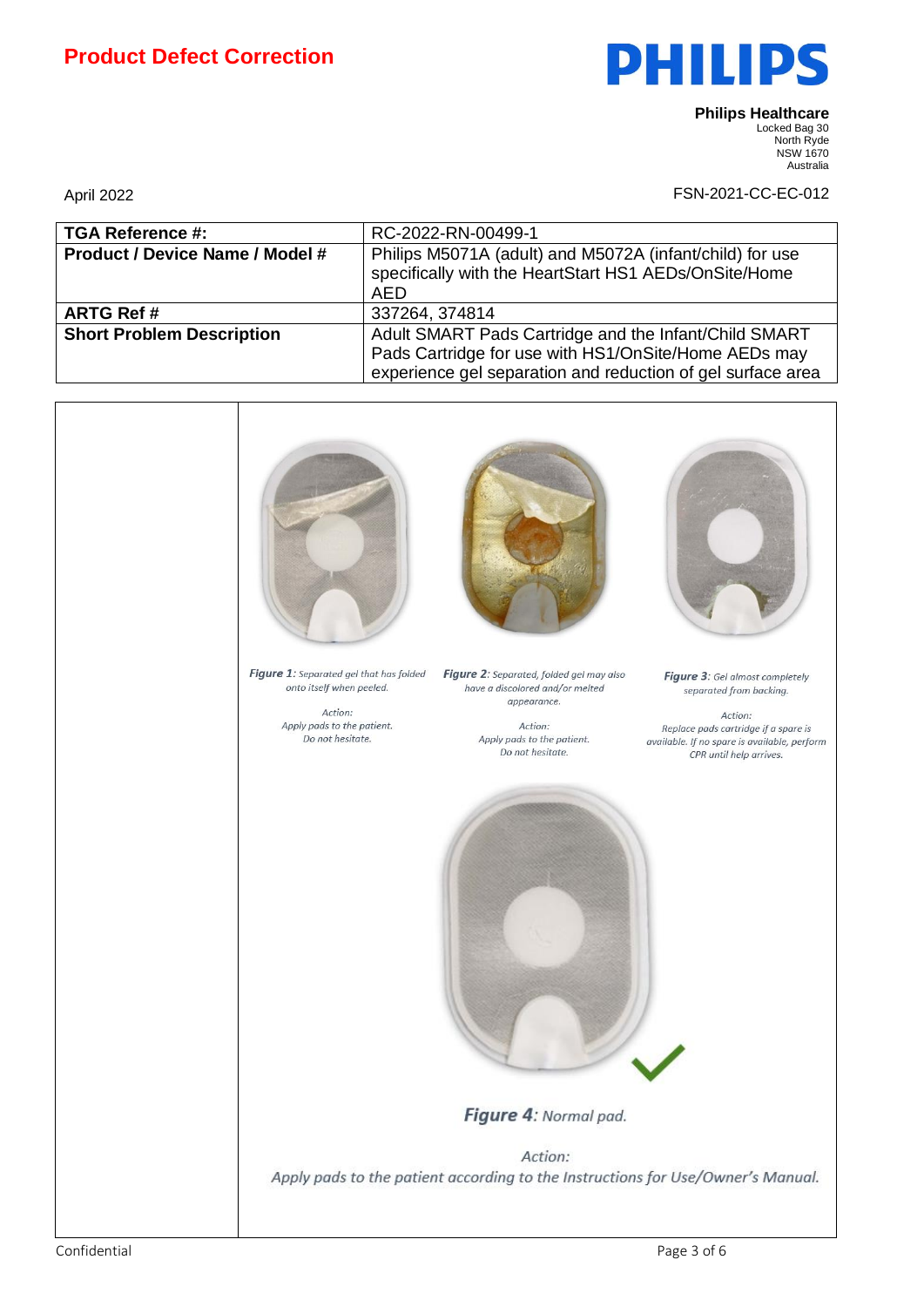

| <b>TGA Reference #:</b>                                                                                                            |                                                                                                                                                                                                                                                                                                                                                                                                                                                                                                                                                                                                                                                                        | RC-2022-RN-00499-1       |                                                                                                                                                                            |                           |                          |
|------------------------------------------------------------------------------------------------------------------------------------|------------------------------------------------------------------------------------------------------------------------------------------------------------------------------------------------------------------------------------------------------------------------------------------------------------------------------------------------------------------------------------------------------------------------------------------------------------------------------------------------------------------------------------------------------------------------------------------------------------------------------------------------------------------------|--------------------------|----------------------------------------------------------------------------------------------------------------------------------------------------------------------------|---------------------------|--------------------------|
| <b>Product / Device Name / Model #</b>                                                                                             |                                                                                                                                                                                                                                                                                                                                                                                                                                                                                                                                                                                                                                                                        |                          | Philips M5071A (adult) and M5072A (infant/child) for use                                                                                                                   |                           |                          |
|                                                                                                                                    |                                                                                                                                                                                                                                                                                                                                                                                                                                                                                                                                                                                                                                                                        |                          | specifically with the HeartStart HS1 AEDs/OnSite/Home                                                                                                                      |                           |                          |
|                                                                                                                                    |                                                                                                                                                                                                                                                                                                                                                                                                                                                                                                                                                                                                                                                                        | <b>AED</b>               |                                                                                                                                                                            |                           |                          |
| <b>ARTG Ref#</b>                                                                                                                   |                                                                                                                                                                                                                                                                                                                                                                                                                                                                                                                                                                                                                                                                        | 337264, 374814           |                                                                                                                                                                            |                           |                          |
| <b>Short Problem Description</b>                                                                                                   |                                                                                                                                                                                                                                                                                                                                                                                                                                                                                                                                                                                                                                                                        |                          | Adult SMART Pads Cartridge and the Infant/Child SMART                                                                                                                      |                           |                          |
|                                                                                                                                    |                                                                                                                                                                                                                                                                                                                                                                                                                                                                                                                                                                                                                                                                        |                          | Pads Cartridge for use with HS1/OnSite/Home AEDs may                                                                                                                       |                           |                          |
|                                                                                                                                    | experience gel separation and reduction of gel surface area                                                                                                                                                                                                                                                                                                                                                                                                                                                                                                                                                                                                            |                          |                                                                                                                                                                            |                           |                          |
|                                                                                                                                    |                                                                                                                                                                                                                                                                                                                                                                                                                                                                                                                                                                                                                                                                        |                          |                                                                                                                                                                            |                           |                          |
| 3. Affected products<br>and how to identify<br>them                                                                                | Affected products include all Lots of Adult and Infant/Child Pads Cartridges (PNs:<br>M5071A and M5072A) installed in or stored as spares with the HS1, OnSite, and Home<br>AEDs. This notice takes into consideration only pads that are unexpired. Note,<br>subsequent shipments will still be affected until updated pads are available.                                                                                                                                                                                                                                                                                                                            |                          |                                                                                                                                                                            |                           |                          |
|                                                                                                                                    | The M5071A and M5072A part numbers are located on the pad's cartridge and the foil<br>packaging. The M5072A identifier can also be found on the box that Infant/Child pads<br>are shipped in. See photos below with the location of the part number circled.                                                                                                                                                                                                                                                                                                                                                                                                           |                          |                                                                                                                                                                            |                           |                          |
|                                                                                                                                    | <b>PHILIPS</b>                                                                                                                                                                                                                                                                                                                                                                                                                                                                                                                                                                                                                                                         |                          |                                                                                                                                                                            | <b>PHILIPS</b><br>网络巴西阿西巴 | $+ 32.$                  |
|                                                                                                                                    | M5071A<br>foil packaging                                                                                                                                                                                                                                                                                                                                                                                                                                                                                                                                                                                                                                               | M5071A<br>pads cartridge | M5072A box                                                                                                                                                                 | M5072A<br>foil packaging  | M5072A<br>pads cartridge |
| 4. Describe the<br>actions that should be<br>taken by the customer<br>/ user in order to<br>prevent risks for<br>patients or users | Continue using the HS1/OnSite/Home AED and pads as-is. During use, ensure the<br>majority of the pad surface is covered with gel and apply the pads to the patient. If you<br>notice the gel beginning to separate from the foam backing as you peel, try to prevent<br>the gel from folding onto itself if possible. Do not hesitate to apply the pads to the<br>patient unless the gel has almost completely separated from the backing as in Figure<br>3. In case of trouble, install spare pads if available and continue the rescue. No matter<br>the state of the pads, follow the voice prompts because the AED will step you through<br>the necessary actions. |                          |                                                                                                                                                                            |                           |                          |
|                                                                                                                                    | Do not try to examine the pads gel prior to patient use. It is not possible to know<br>if your pads are affected by the problem prior to use because the pads are<br>protected by a foil seal. The foil seal on the pad's cartridge should be opened<br>only for patient use in an emergency because the pads will quickly dry out if the<br>foil seal is broken.                                                                                                                                                                                                                                                                                                      |                          |                                                                                                                                                                            |                           |                          |
|                                                                                                                                    | Philips recommends that you store a spare pads cartridge with your HS1/OnSite/Home<br>AED. A short video showing how to replace the pads cartridge can be found at:<br>www.philips.com/replace-aed-pads-video                                                                                                                                                                                                                                                                                                                                                                                                                                                          |                          |                                                                                                                                                                            |                           |                          |
|                                                                                                                                    |                                                                                                                                                                                                                                                                                                                                                                                                                                                                                                                                                                                                                                                                        |                          | If the problem continues and you do not have a spare pads cartridge, attend to the<br>patient, providing CPR if needed, until Emergency Medical Services Personnel arrive. |                           |                          |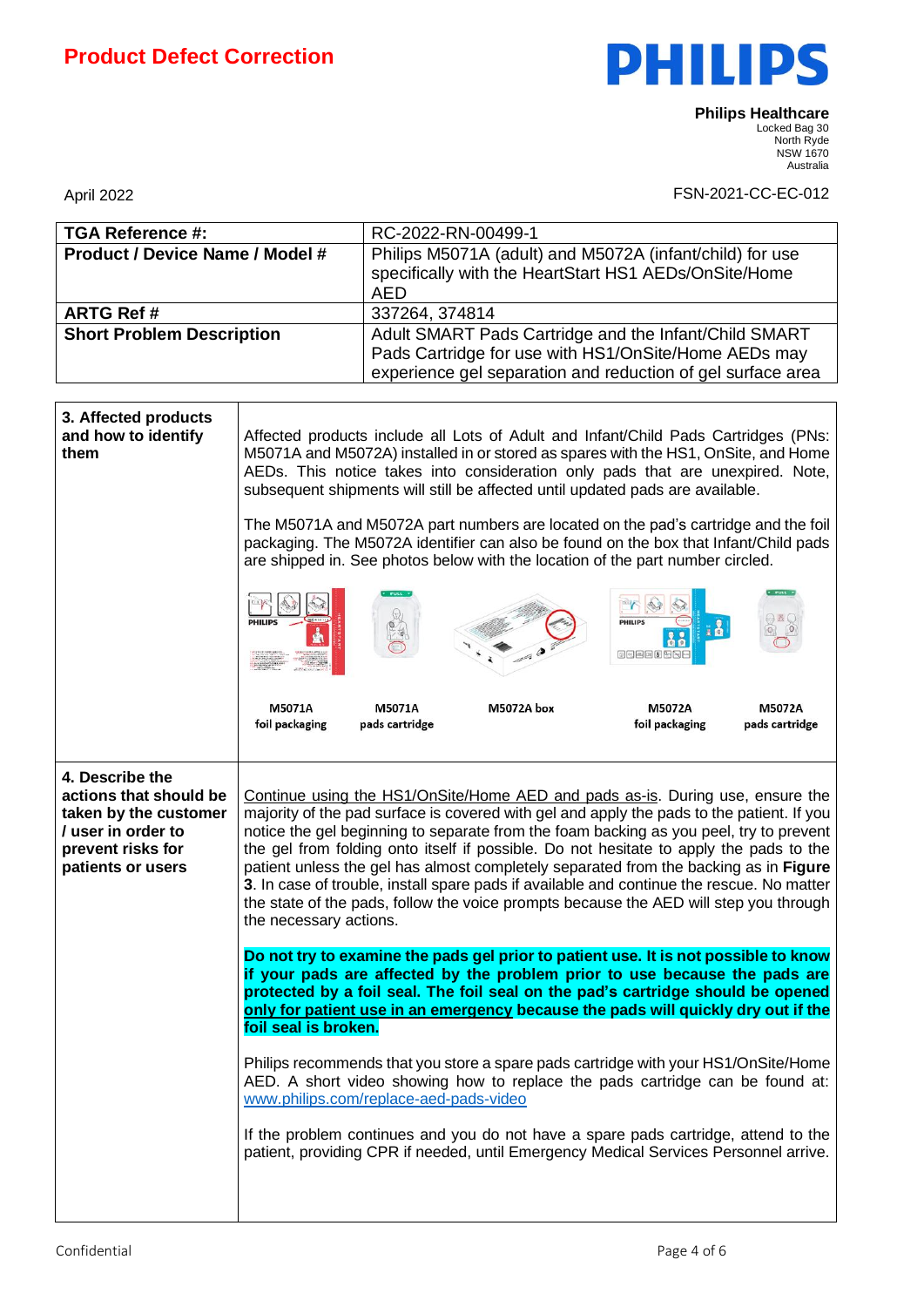

| <b>TGA Reference #:</b>                                                     |                                                                                                                                                                                                                                                                              | RC-2022-RN-00499-1                                                                                                                                                                                                                                                                                                              |  |  |
|-----------------------------------------------------------------------------|------------------------------------------------------------------------------------------------------------------------------------------------------------------------------------------------------------------------------------------------------------------------------|---------------------------------------------------------------------------------------------------------------------------------------------------------------------------------------------------------------------------------------------------------------------------------------------------------------------------------|--|--|
| <b>Product / Device Name / Model #</b>                                      |                                                                                                                                                                                                                                                                              | Philips M5071A (adult) and M5072A (infant/child) for use                                                                                                                                                                                                                                                                        |  |  |
|                                                                             |                                                                                                                                                                                                                                                                              | specifically with the HeartStart HS1 AEDs/OnSite/Home                                                                                                                                                                                                                                                                           |  |  |
|                                                                             |                                                                                                                                                                                                                                                                              | <b>AED</b>                                                                                                                                                                                                                                                                                                                      |  |  |
| <b>ARTG Ref#</b>                                                            |                                                                                                                                                                                                                                                                              | 337264, 374814                                                                                                                                                                                                                                                                                                                  |  |  |
| <b>Short Problem Description</b>                                            |                                                                                                                                                                                                                                                                              | Adult SMART Pads Cartridge and the Infant/Child SMART                                                                                                                                                                                                                                                                           |  |  |
|                                                                             |                                                                                                                                                                                                                                                                              | Pads Cartridge for use with HS1/OnSite/Home AEDs may                                                                                                                                                                                                                                                                            |  |  |
|                                                                             |                                                                                                                                                                                                                                                                              | experience gel separation and reduction of gel surface area                                                                                                                                                                                                                                                                     |  |  |
|                                                                             |                                                                                                                                                                                                                                                                              |                                                                                                                                                                                                                                                                                                                                 |  |  |
|                                                                             | Please pass this notice to all those who need to be aware within your organization or<br>to any organization where HS1/Onsite/Home AED devices or pads cartridges have<br>been transferred, (if appropriate.)                                                                |                                                                                                                                                                                                                                                                                                                                 |  |  |
|                                                                             | Keep a copy of this letter with the Instructions for Use/Owner's Manual of your<br>HS1/OnSite/Home AED because subsequent shipments of M5071A and M5072A<br>pads will still be affected until updated pads are available.                                                    |                                                                                                                                                                                                                                                                                                                                 |  |  |
|                                                                             | Finally, please complete the Customer Acknowledgement Form found at the end of<br>this letter within 3 business days, even if you do not have any affected stock. Return<br>via email: qr_anz@philips.com or fax: 02 99470240 Attn. - Q&R Department.                        |                                                                                                                                                                                                                                                                                                                                 |  |  |
|                                                                             |                                                                                                                                                                                                                                                                              |                                                                                                                                                                                                                                                                                                                                 |  |  |
| 5. Describe the actions<br>that should be taken<br>by Distributors          | To successfully notify end customers, Philips requests and requires your cooperation.<br>As soon as practical and not more than 3 business days from receipt of this letter,<br>please take the following actions:                                                           |                                                                                                                                                                                                                                                                                                                                 |  |  |
|                                                                             | (a) Please modify the attached CUSTOMER ACKNOWLEDGEMENT FORM found<br>on the last page of the Product Defect Correction (Document Identification: FSN-<br>2021-CC-EC-012) to substitute your firm's own email and fax information. (An<br>electronic copy will be provided.) |                                                                                                                                                                                                                                                                                                                                 |  |  |
|                                                                             | (b) Please send a copy of the Product Defect Correction (Document Identification:<br>FSN-2021-CC-EC-012) with modified response form to each customer to whom<br>you have shipped HS1 in the past 10 years.                                                                  |                                                                                                                                                                                                                                                                                                                                 |  |  |
|                                                                             | (c) Please complete and send to Philips the CUSTOMER ACKNOWLEDGEMENT<br>FORM found on the last page of this letter (Document Identification: FSN-2021-<br>CC-EC-012).                                                                                                        |                                                                                                                                                                                                                                                                                                                                 |  |  |
|                                                                             | letters.                                                                                                                                                                                                                                                                     | After the letters have been sent, please take steps to ensure customers received the                                                                                                                                                                                                                                            |  |  |
| 6. Describe the actions<br>planned by the Philips<br>to correct the problem |                                                                                                                                                                                                                                                                              | Philips is actively working on design changes intended to eliminate the issue in the<br>M5071A and M5072A pads. Philips projects to release updated pads later in 2022,<br>dependent upon design activities, subcomponent availability, and regulatory<br>approvals. Philips plans to notify customers and supply updated pads. |  |  |
| 7. Additional<br>information                                                |                                                                                                                                                                                                                                                                              | Users should follow the voice prompts because the AED will step you through the<br>necessary actions. As described in the Instructions for Use, you may hear voice<br>prompts to assist you as shown below.                                                                                                                     |  |  |